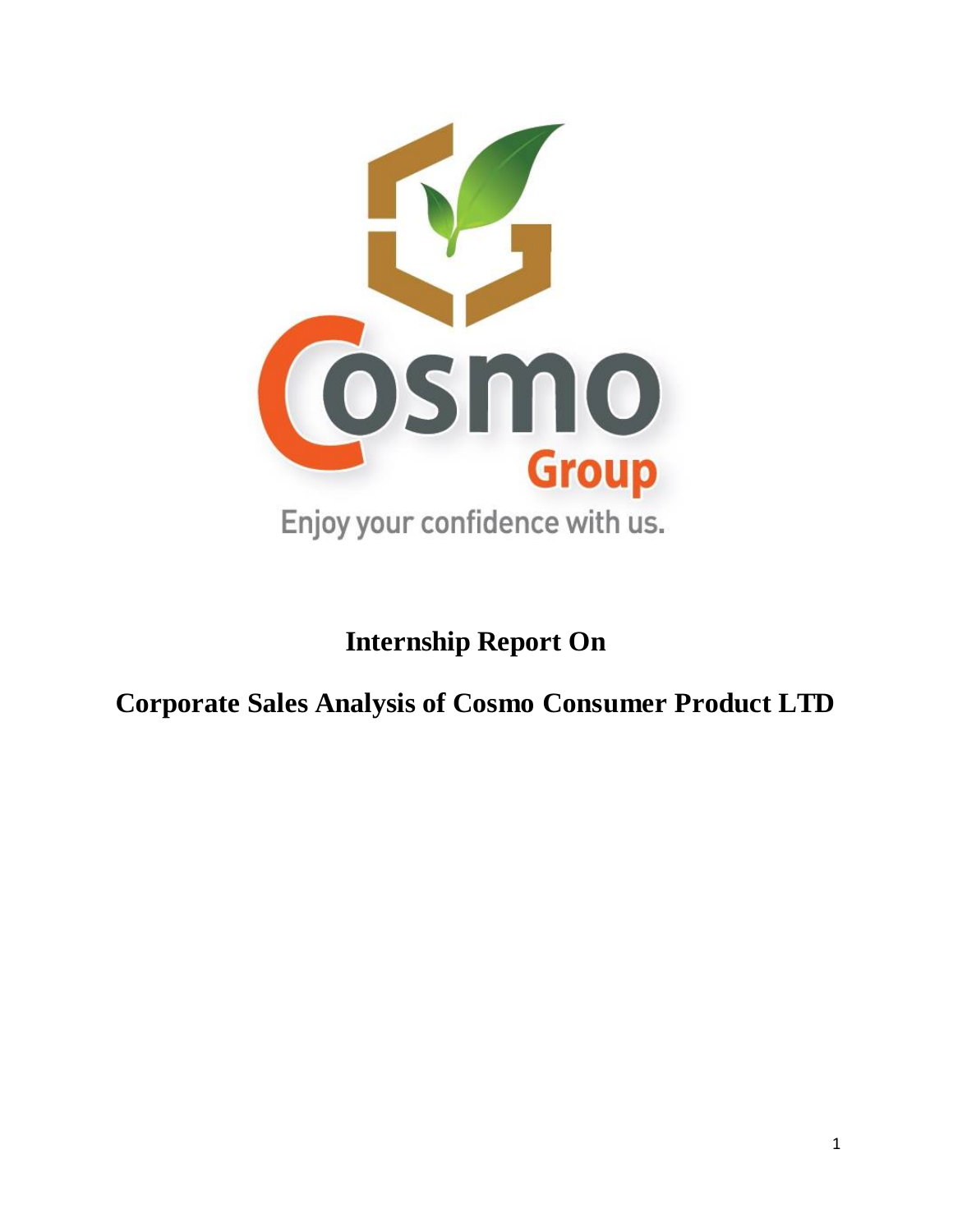

Inspiring Excellence

# **Internship Report On**

**Corporate Sales Analysis of Cosmo Consumer Product LTD**

# **Submitted to**

Iffat Tarannum

Lecturer

BRAC Business School

# **Submitted By**

Nourin Jamil ID: 12204026 Course Code: BUS400 BRAC Business School

> **Submission Date 20thApril, 2017**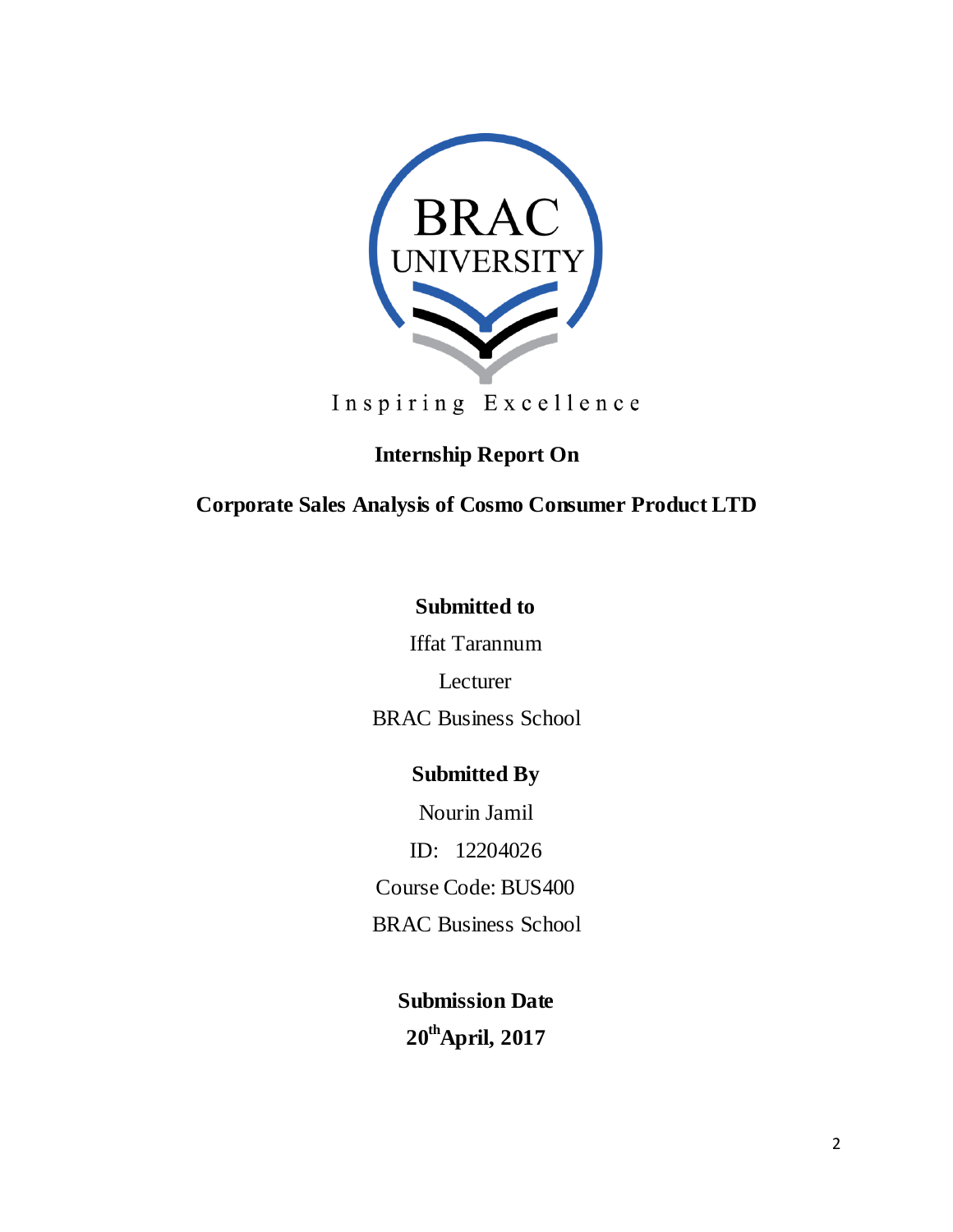# **Letter of transmittal**

April 20, 2017 Iffat Tarannum, Lecturer, BRAC Business School, BRAC University, 66, Mohakhali, Dhaka-1212.

**Subject:** Submission of Internship Report.

#### Dear Madam,

With due respect, I am submitting herewith my internship report as per your instruction to fulfill the BUS 400 course requirement of undergraduate Bachelor's in Business Administration program of BRAC University. I have completed my internship program from Cosmo Consumer Product Limited. To make this report up to the standard I tried my best to fulfil the requirements and to draw out an important knowledge inside the imperatives. The report contains a comprehensive study on "Corporate Sales Analysis of Cosmo Consumer Product LTD". It was a great delight for me to have the opportunity to work on the above-mentioned subject. . Despite many limitations, I have tried my best to make this report accurate and reliable while maintaining the criteria that you have set.

I can assure you the legitimacy of this report. Moreover, I sincerely hope that this report will merit your approval. If you have any further enquiry concerning any additional information, I would be very pleased to clarify that. Thank you.

Thank you. Sincerely yours,

Nourin Jamil ID: 12204026 BRAC Business School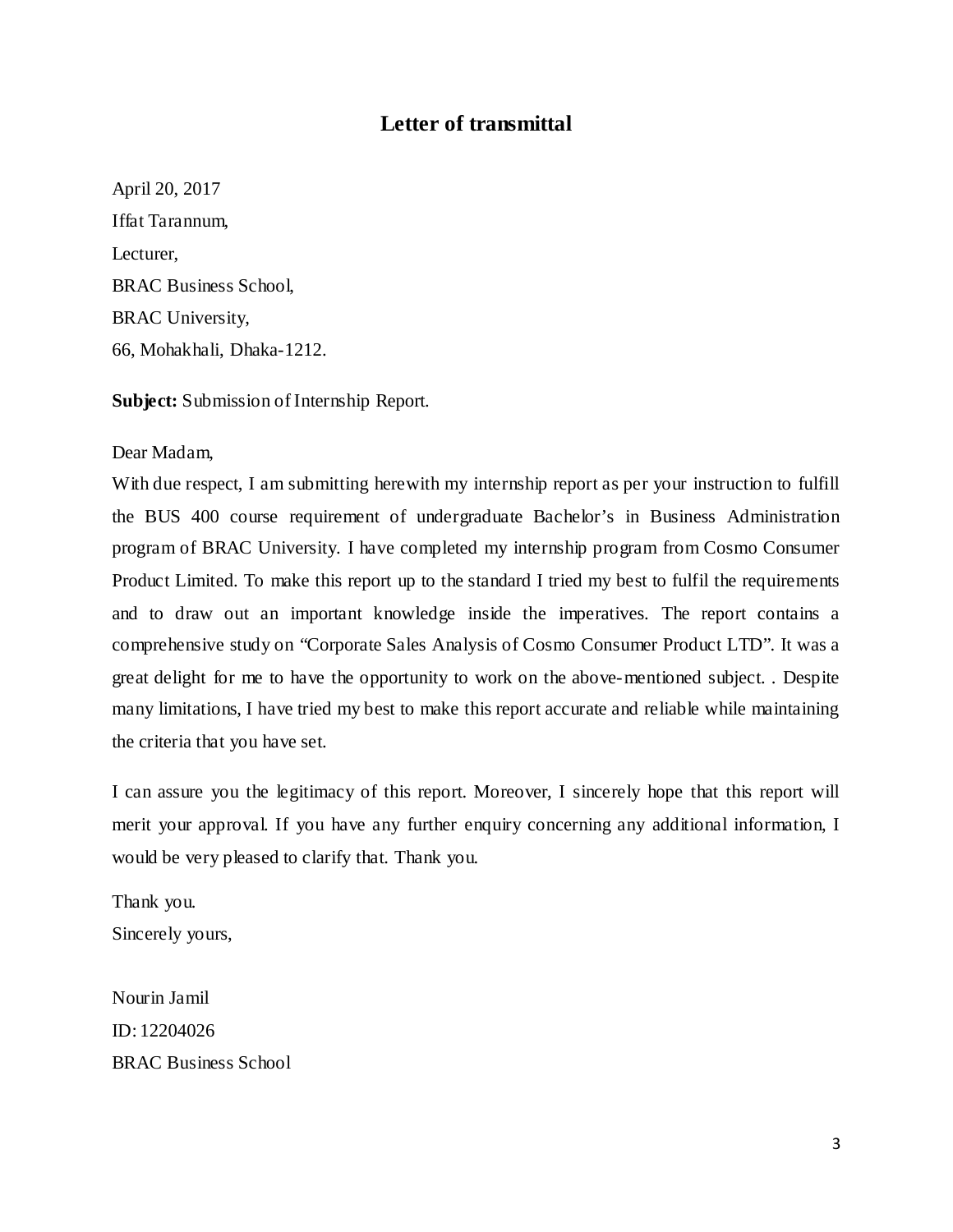# **Acknowledgement**

First of all I would like to thank the almighty because of successful completion of this term report. Then I sincerely thank my honorable academic supervisor Iffat Tarannum, Lecturer in BRAC Business School for the guidance and encouragement in finishing this report. Without her precious support it would not possible to finish this report so confidently within the specific time.

I would like to show my warm hearted gratitude to the whole Department of Cosmo Consumer Product LTDwhich has provided me with great deal of information's, adequate data and finally cooperated me for the accomplishment of the report successfully. I would like to thank each staffs of the different Department. I am especially grateful toMd. Zaheer Rayhan for his invaluable support and direction that lead me to the successful completion of my internship report. I have done my whole internship period under him and really grateful to him for a big time for helping me in my each and every step of work at office.

Without all of them it would not possible for me to complete this difficult task. I got all necessary guidelines, cooperation and advice from them to complete this complicated task.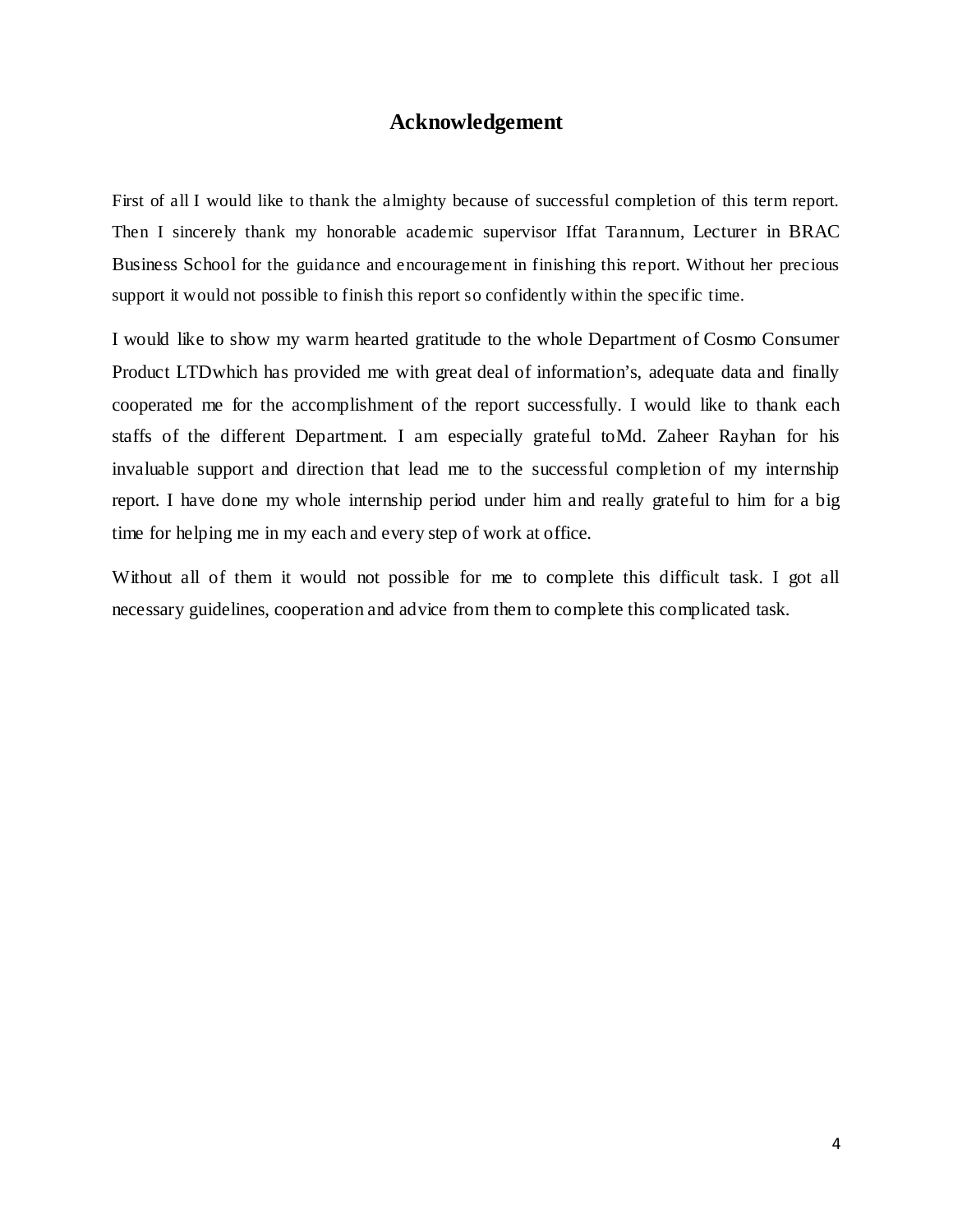# **Table of Contents**

| 2.6: Promotional Offers made by Cosmo  16-Error! Bookmark not defined.            |  |
|-----------------------------------------------------------------------------------|--|
|                                                                                   |  |
| 2.8: Factors Determined in Corporate Sales of Harpy Error! Bookmark not defined.8 |  |
|                                                                                   |  |
|                                                                                   |  |
|                                                                                   |  |
|                                                                                   |  |
|                                                                                   |  |
|                                                                                   |  |
|                                                                                   |  |
|                                                                                   |  |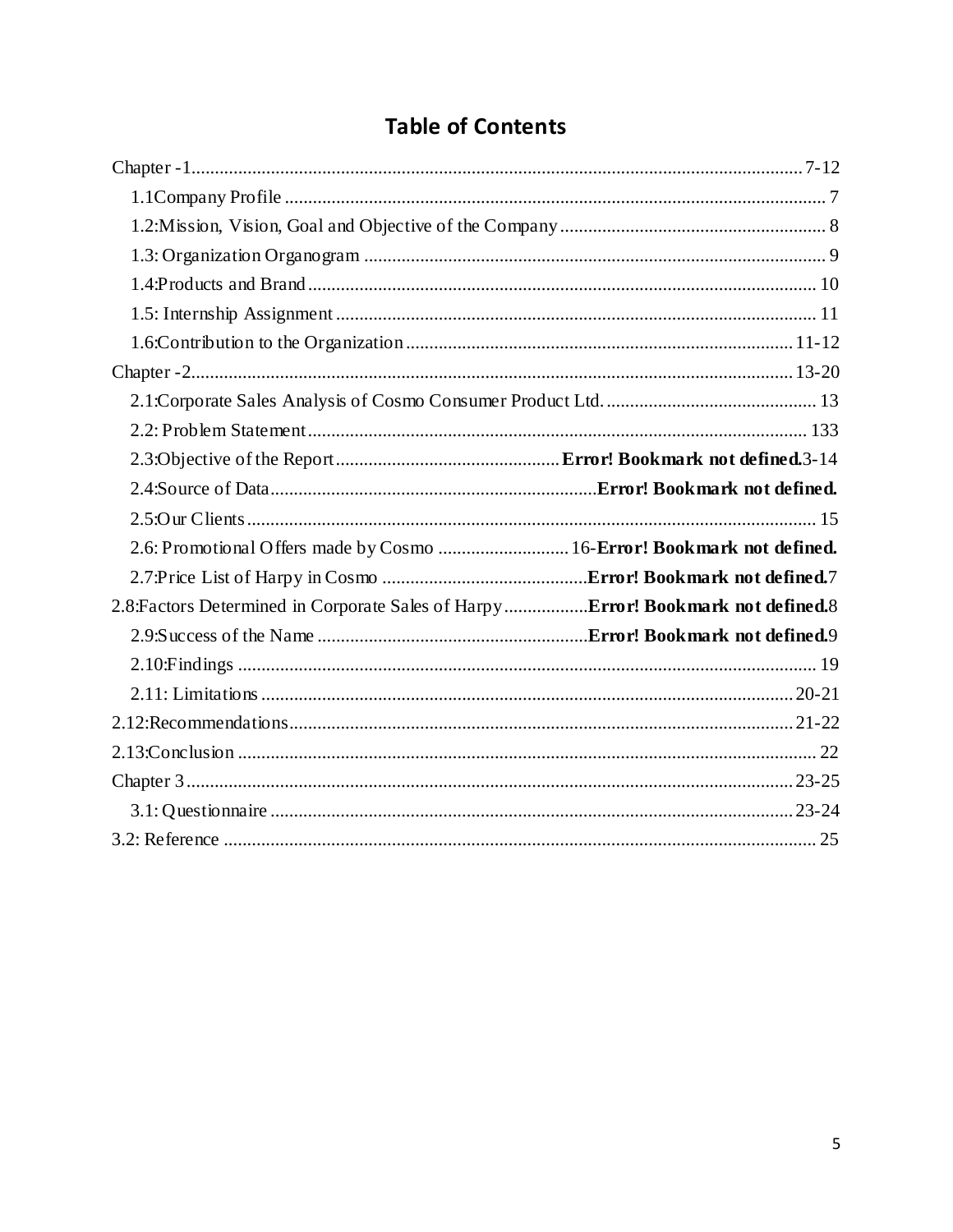#### **Executive Summary**

This is a report on the corporate sales analysis of Cosmo Consumer Products LTD. Cosmo Group started its journey with Garments Accessories & Packaging Sector in 1994. The mother concern of Cosmo group is Cosmo synthetic industry Ltd which started its journey in 1997. Among the six sister concerns of Cosmo Group I have done my internship at Cosmo Consumer Products LTD. In this report all the information about the company and my contribution during internship is thoroughly described. The first chapter of the report contains about company profile and overviews. Here I also mentioned my job responsibilities in the internship period. The second chapter of the report gives a clear overview of Cosmo Consumer Products Ltd.It is the main part of the report where I mainly focused on the analysis of the project. In this part mostly I talked about our valuable clients and also mentioned the findings, limitations, recommendations and conclusion. The limitations that I faced which are also mentioned in the report. Hence some of the suggestions are also given to improve their performance. The third part of the report is the interview questions part and also included the references part.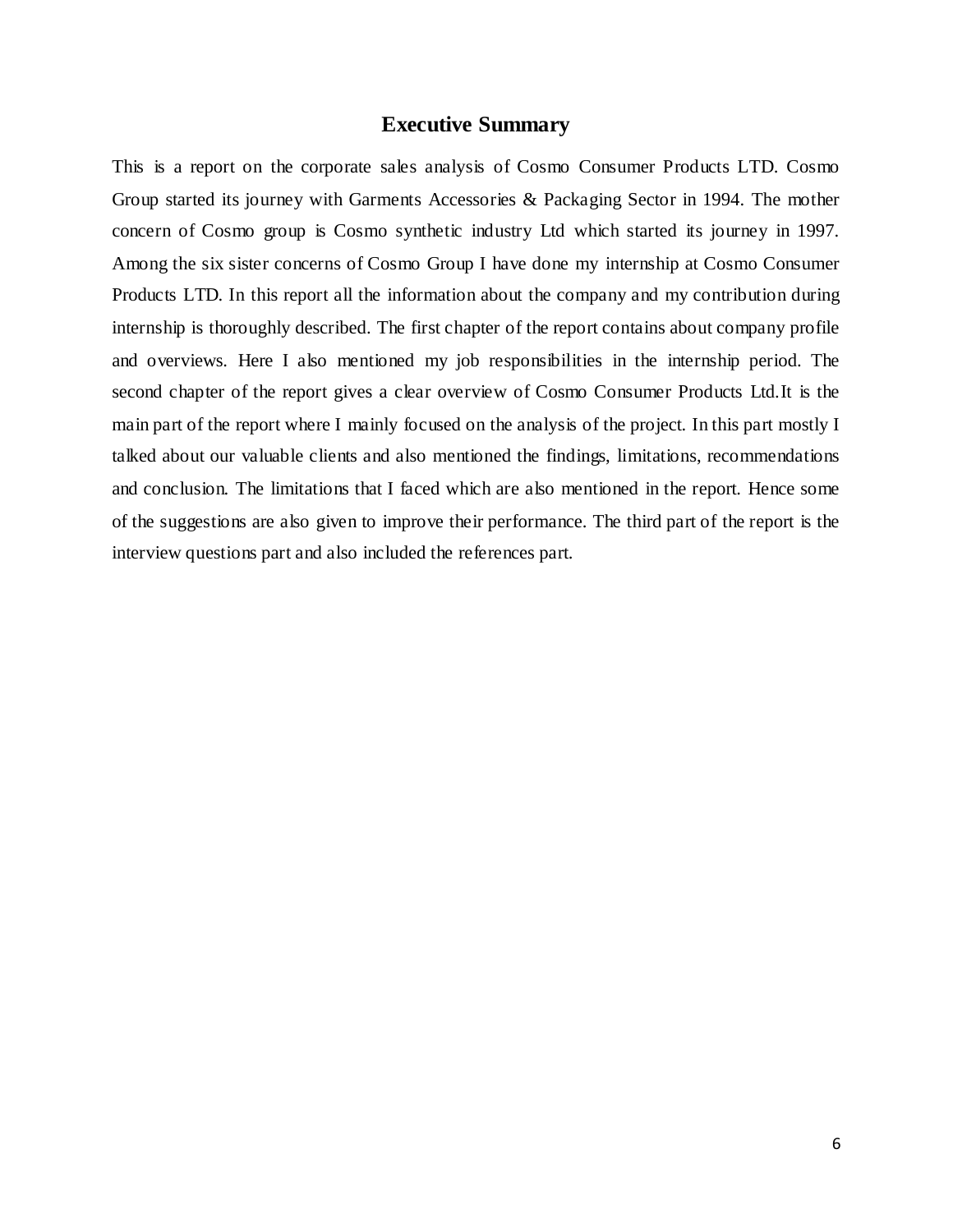# **Chapter -1**

#### <span id="page-6-0"></span>**1.1: Company Profile**

Cosmo Group started its journey with Garments Accessories & Packaging Sector in 1994. The mother concern of Cosmo group is Cosmo synthetic industry Ltd which started its journey in 1997.Now it's one of the leading manufacturers as a trading Business for Garment's accessories in Bangladesh. This Success become possible only because of our products quality, promising delivery in time and our working performance according to customer required preference.

Presentlywe have five Factories in Gazipur, two in Uttara and different location in Keranigonj. We have total 80,000 squares fit area in Gazipur for manufacture. Here we have use many foreign equipment for best production and also try to import the raw materials for best quality Product. In the Factory we have separate specialized manufacturing buildingand each building consist of large warehouse in operation.Cosmo group now has one of the largest and strong sales force and large distribution network of its own, operated from 70 different locations throughout the country. A most dynamic skilled and dedicated marketing team comprising of consumer goods is the core of the marketing operation.

We have six sister concern in Cosmo group. We always try to serve our best to our customers and also very welcoming for our new customers. Customers are our growth partners. So, we believe establishing good relationship with our valued customer. We always try to serve our best to our customers and also very welcoming for our new customers. We are committed to ensure best service, best quality, competitive price, prompt delivery, 24 hour personal services to meet our honorable customer. Our customer co-operation gives us support and strength to launch new product, new industry for their new requirement.We keep developing our strategic planning, technical excellence, swift and timely decisions that helped us achieve our objectives leading to much faster growth. We produce standard quality products and our finish goods qualities are very high. Also, we are very sincere at in time delivery and we are so caring about our customer feedback and satisfaction about our service.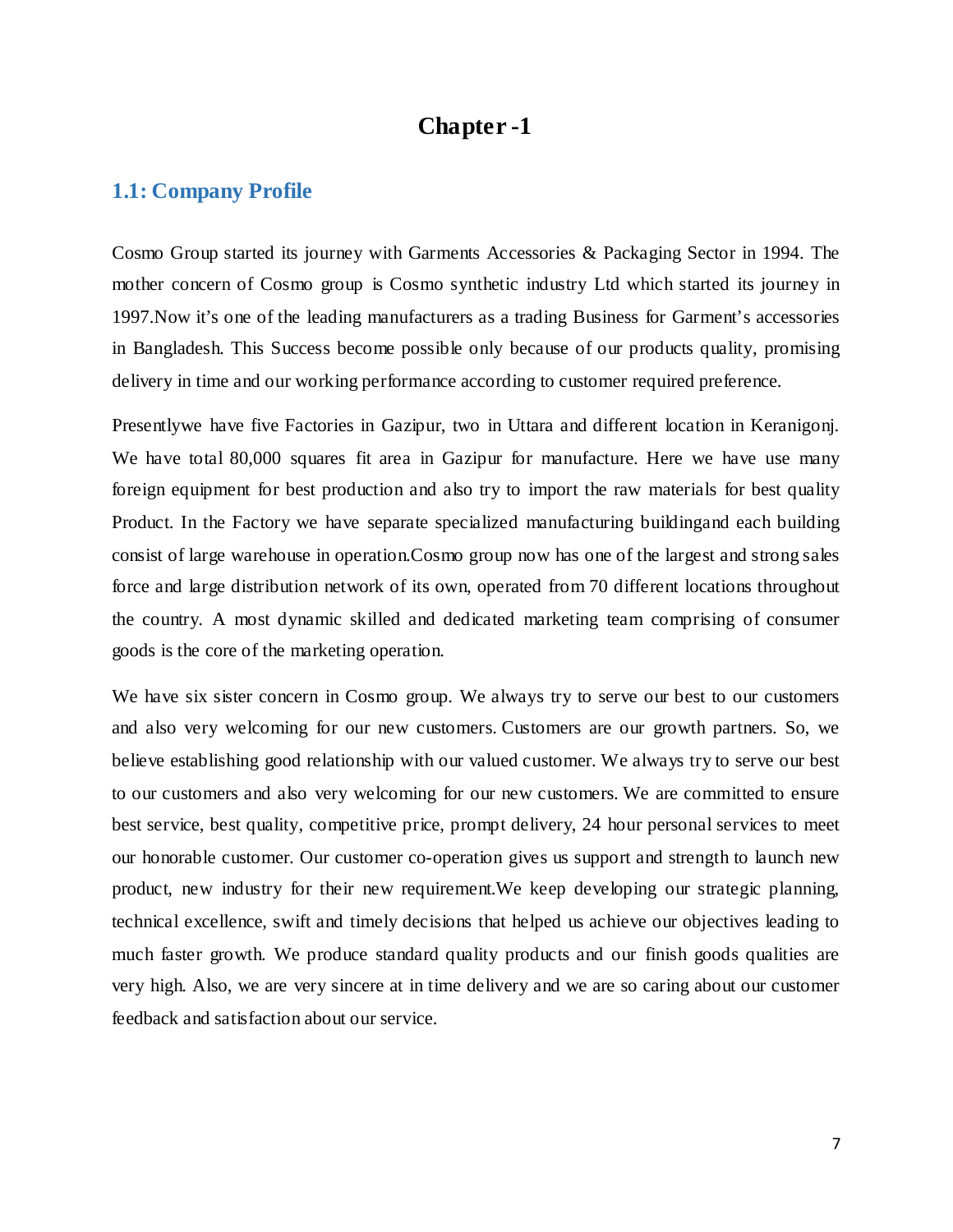# **Sister Concerns of Cosmo Group:**

- 1. Cosmo Synthetic Industry Ltd
- 2. Apposite Packaging & Accessories Ltd
- 3. Cosmo Tissue Ltd
- 4. Cosmo Consumer Products Ltd
- 5. Cosmo Beauty Care Products Ltd
- 6. Loparex Coating Industry

# **1.2: Mission, Vision, Goal and Objective of the Company**

#### **Mission:**

Our mission is to enrich the quality of consumer products through responsible application of knowledge, skills and technology.

#### **Vision:**

We want to be the best quality of products and service provider through world-class products, innovative processes and empowered employees to offer the highest level of satisfaction to customers.

#### **Goal:**

To be the world-class consumer products manufacturer in Bangladesh by ensuring intrinsic quality products and customer services with modern technology and motivated employees.

#### **Objective/Purpose of the Company:**

- To continue to provide the very best of what the consumer desires
- To explore new segments of market and to accommodate to it
- To continue to assure intrinsic quality of products and services
- To ensure that the products are available at consumers' doorsteps
- To enhance the strength and skill of the organization that will contribute to company's increasing growth both in domestic and global markets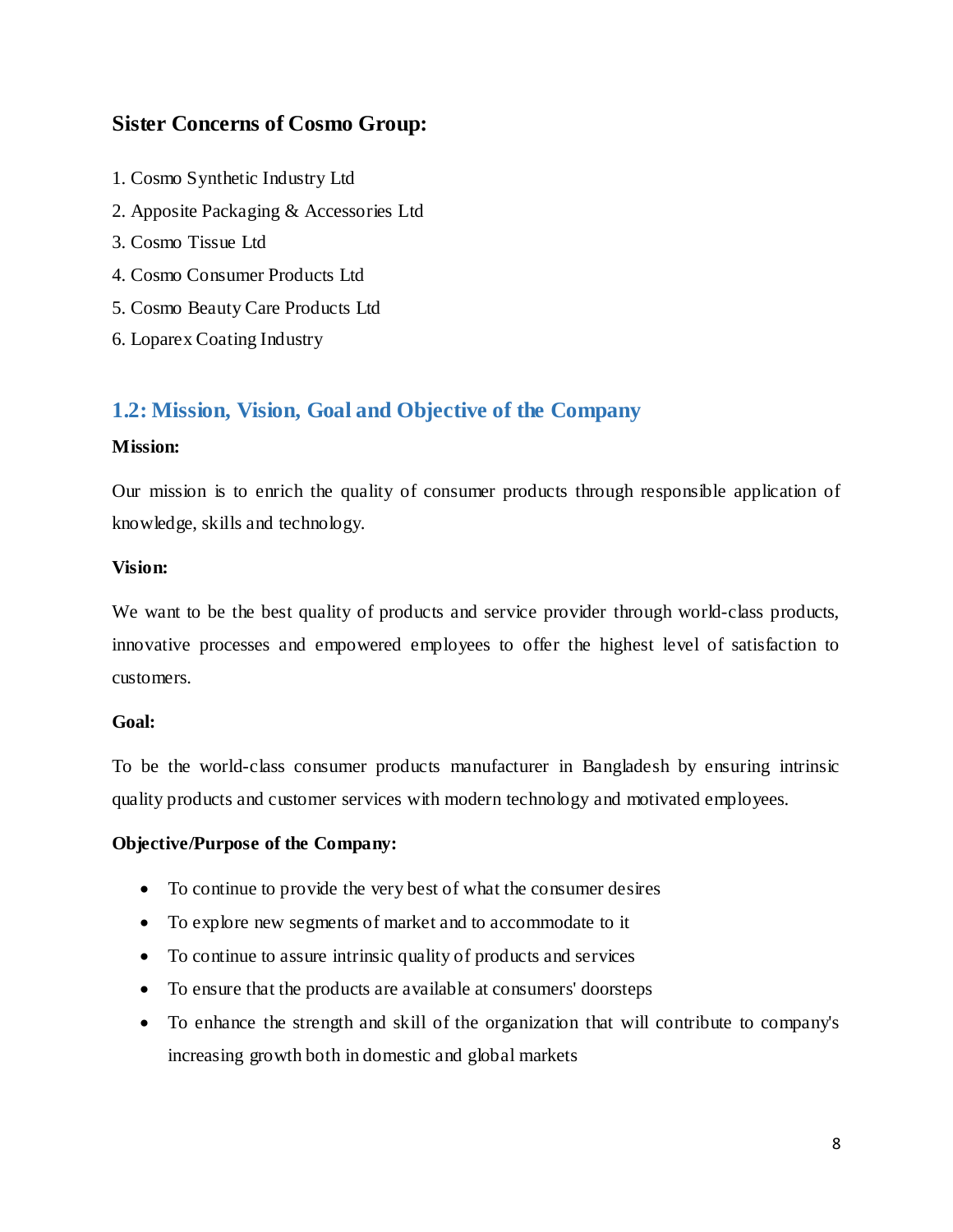# <span id="page-8-0"></span>**1.3: Organization Organogram**

Every Company have their own organogram. Here is the organogram of Cosmo Group.

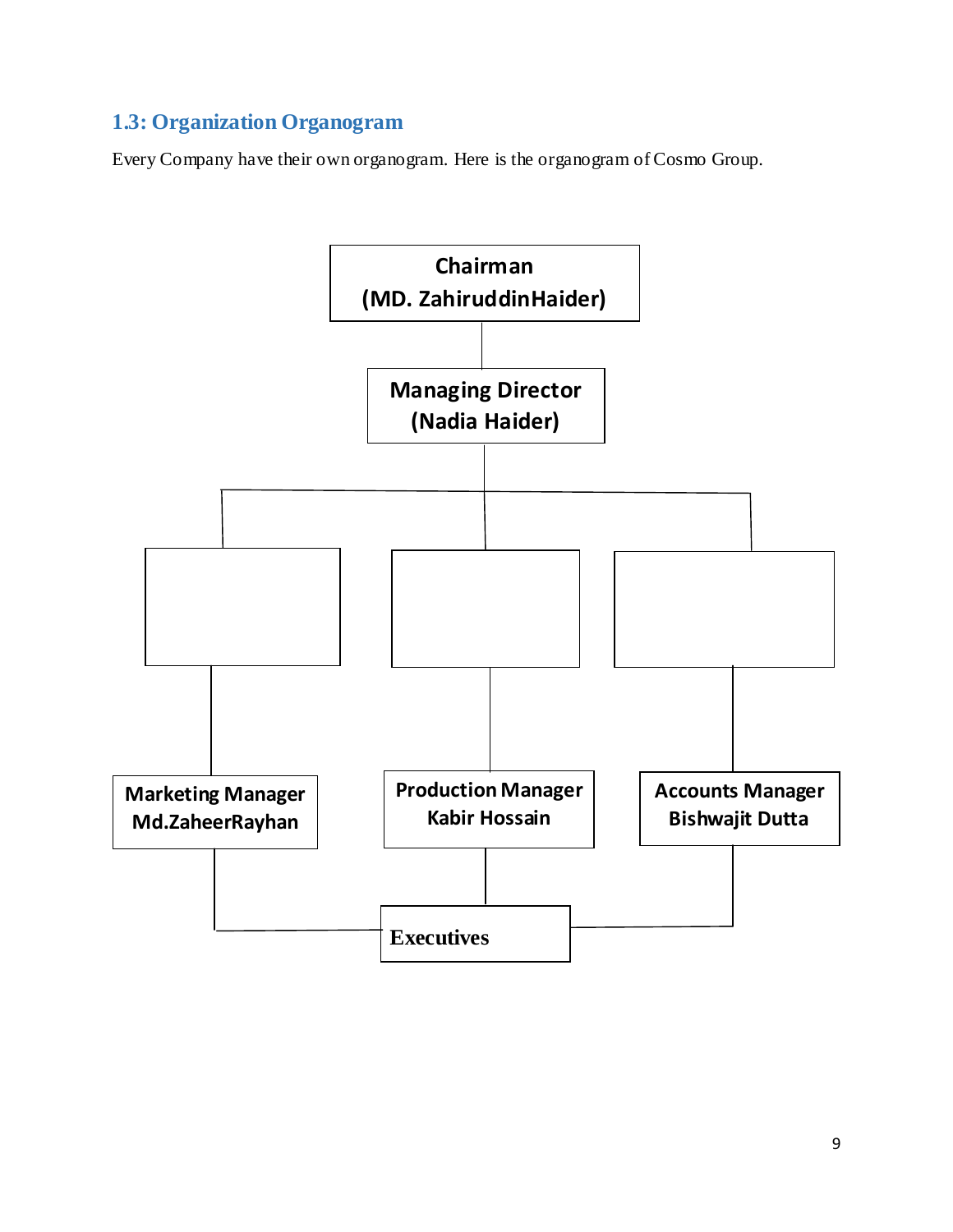# **1.4: Products and Brands of Cosmo**



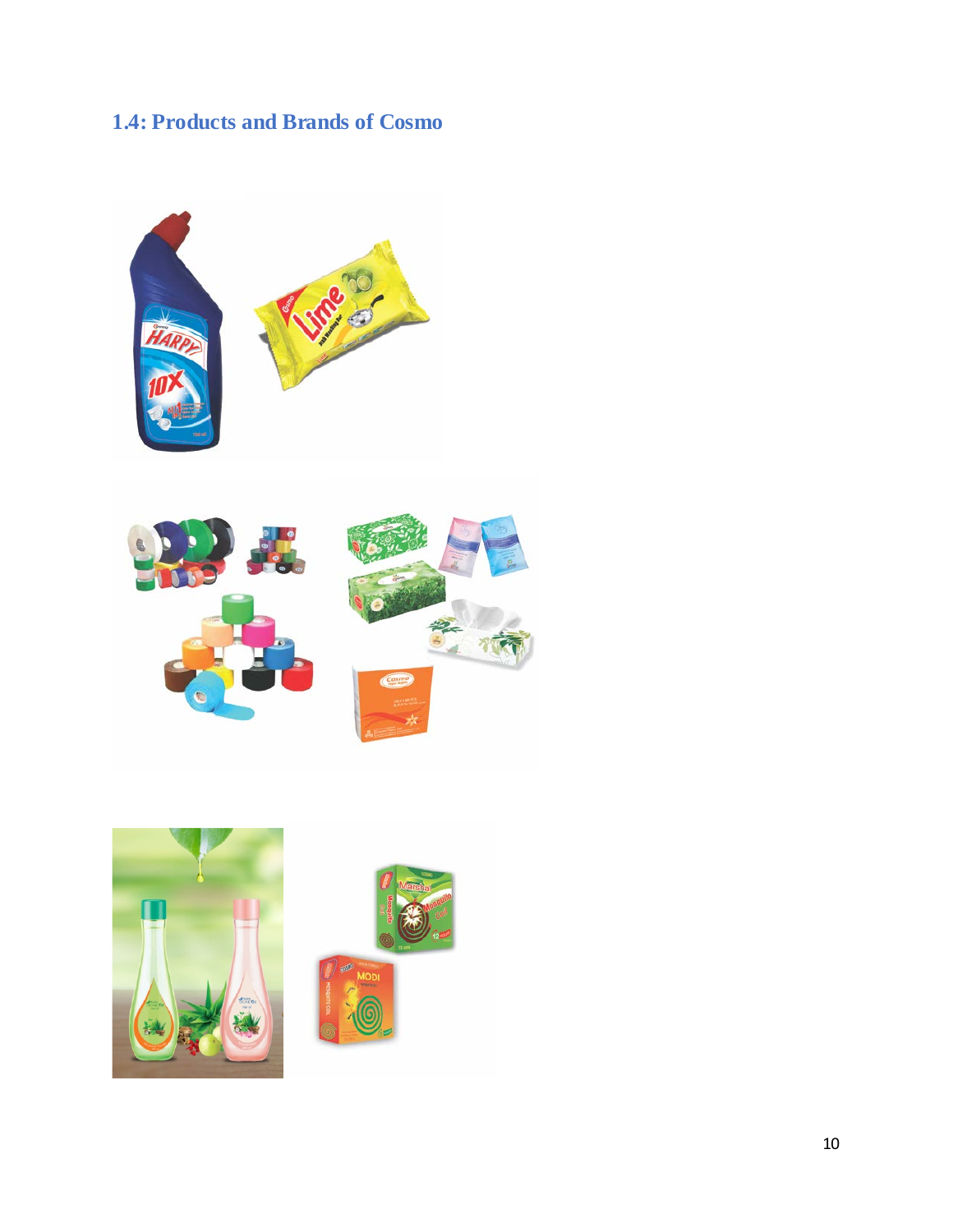# **1.5: Internship Assignment**

I am assigned to be an intern in Cosmo Consumer Product for the corporate selling. To be more precise, I was under the supervision of Mr. Zaheer Rayhan who was the Marketing Operation Manager. The main responsibilities of this is to meet the new corporate buyer and try to convince them for buy our products by building good relationship with them.

# **1.6: Contributions to the Organization**

My contribution was high in terms of organizational output. As my capacity as an intern was limited but I increased the sales rate of Cosmo Group by selling their products in corporate level. Moreover, I do believe my presence lessened the burden on the other employees in the department. I helped them with their duties, helping the work get done faster and increasing the overall efficiency of the department.

There were several tasks that I was delegated to do. Firstly I took the report from the dealer in B2C market for any kind of problem in our Product and Services. Then I gave that report to the senior officer so that they can try to solve the Problem directly. Moreover I would check and update dealer file including dealer list, SR (Sales Representative) list and their details information (address, phone number).

Secondly, I was maintain the secondary sales information daily. That is related to sales report. Recording documentation was a regular part of my time at Cosmo Group, something that I had to do in between all the other work that I was assigned to do. I did that for the months of February, March and April.

In every Thursday we deliver our product in different districts based on the order. For this, accounts manager prepared all the bills separately. There was huge pressure on that day so I also helped him to prepare and check the bills.

Finally, the work that I was involved with for the entire second half of my internship was that I made a list of different organizations like hospital, bank, hotels, universities etc. Then weekly we were going to different organizations. There we meet the people of purchase department and introduced them with our different product's price and packages. By this we persuade them for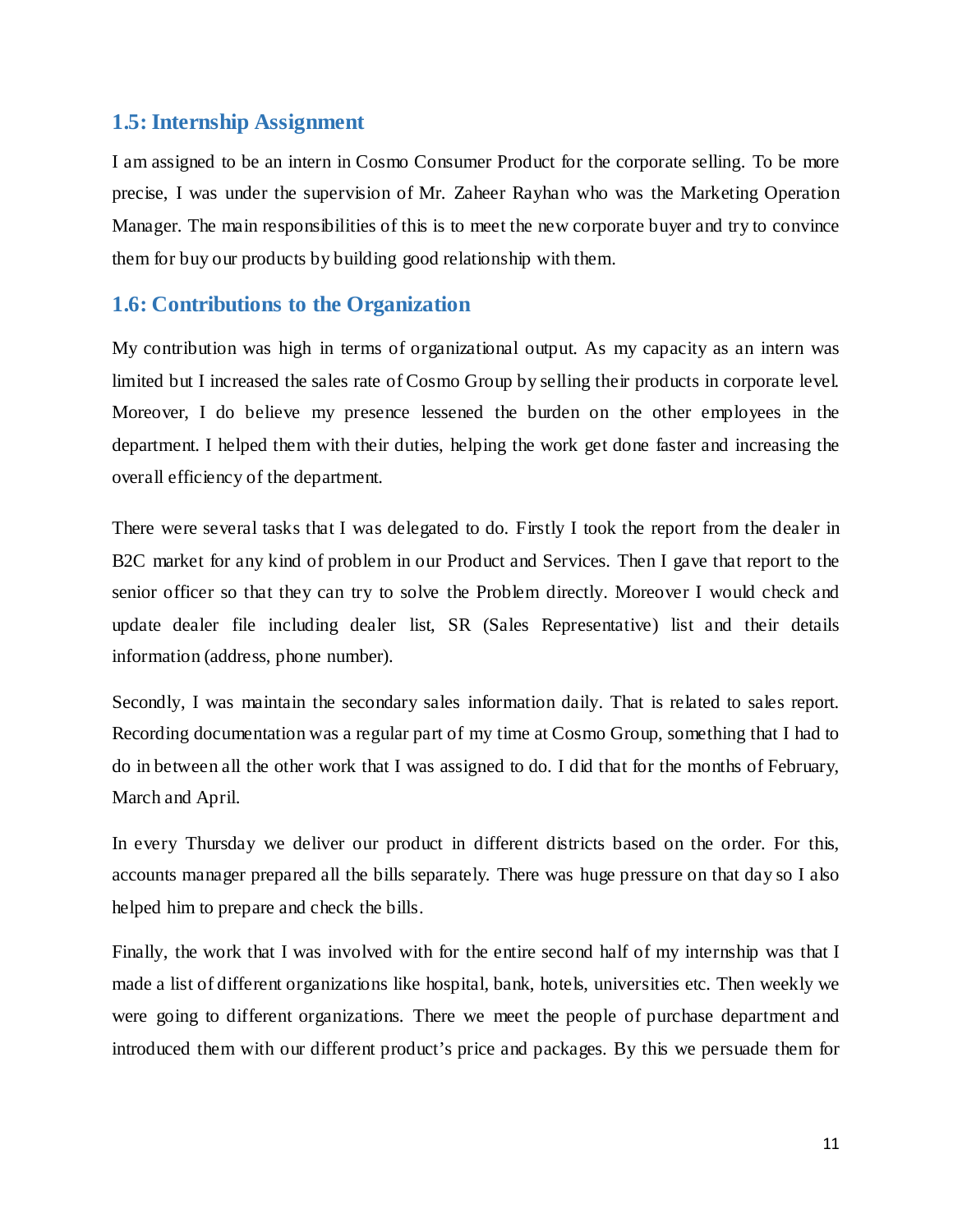buying our products. However, through the interview session we collected many information regarding corporate sales analysis.

<span id="page-11-1"></span><span id="page-11-0"></span>Those were the main tasks that I had to complete while I was an intern at Cosmo Consumer Product Ltd.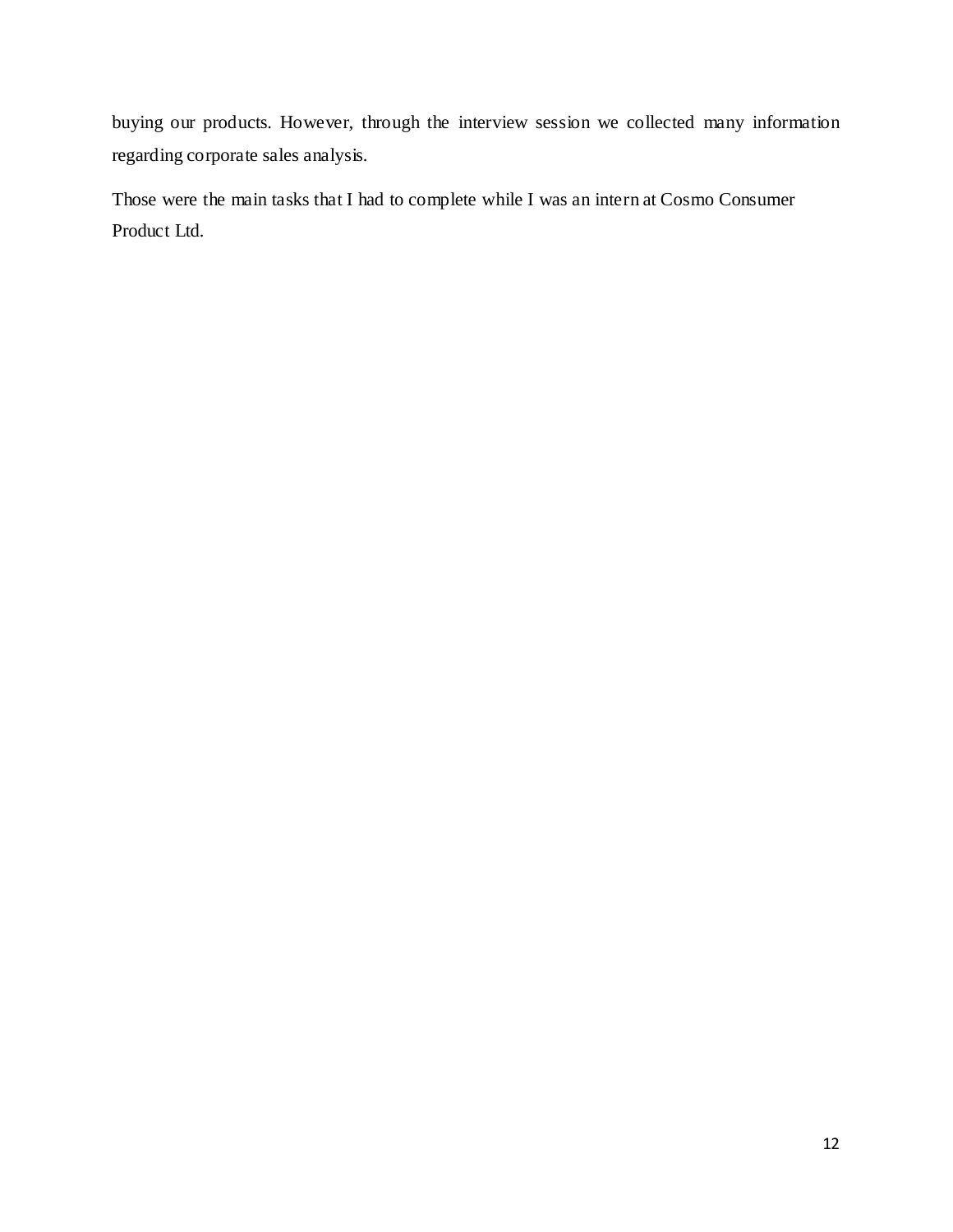# **Chapter -2**

# **Project Analysis**

# **2.1: Corporate Sales Analysis of Cosmo Consumer Product LTD**

B2B marketing is about fulfilling the needs of other businesses, although ultimately the demand for these products and services made by these businesses are likely to be driven by their consumers. In our organization I did B2B Selling for our consumer products like tissue, hand wash, dish washer etc. but specially I focused in the toilet cleaner name "Harpy". Through this internship I worked with the sales team to identify the opportunities and benefits of this product.

# **2.2 Problem Statement**

As other typical reports, I did not conduct a survey on the customers of Harpy for corporate selling.So I took interview from the clients in different organization's purchase department. Through this report, I tried to bring forward all the benefits and drawbacks of the new entrant due to the implemented marketing strategies to attract the targeted customer base.

# **2.3: Objective of the Report**

The purpose of this report is to find out all the benefits of corporate selling as a new entrance in the corporate market due to the marketing strategies applied in the market by Cosmo Consumer Product Ltd. The objective of my internship report can be seen from two different perspectives. They are:

- Broad Statement
- Narrow Statement

#### **Broad Statement:**

The broad objective of this report is to study the corporate Sales analysis of Cosmo Consumer Product Ltd.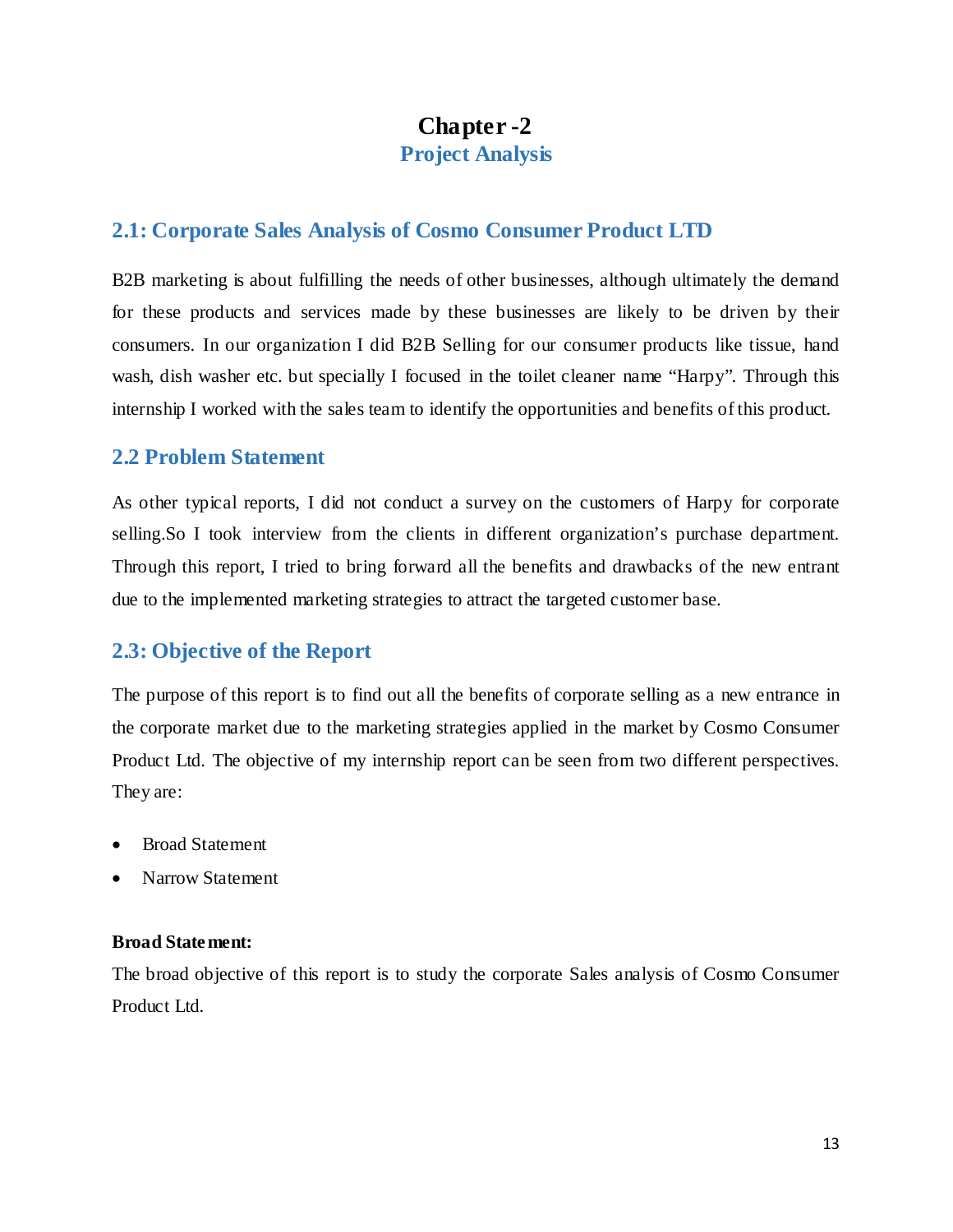#### **Narrow Statement:**

- $\triangleright$  To provide company information and overview
- Describing my job as an intern at Cosmo Consumer Product Ltd.
- $\triangleright$  Giving details information about the corporate sales of Cosmo Consumer Product Ltd.
- $\triangleright$  Knowing customer preference through Interview
- $\triangleright$  Finding out which things should be improved by Cosmo to gain more success.

# **2.4: Source of Data**

## **Primary Sources**:

- Interview Session: Face to face conversation with the clients. I choose this method to get detail idea about the customer's views.
- Direct Observation: I observed both the sellers and the customers on the basis of which marketing strategies they are more inclined to and get more attracted.
- Practical desk work: practical desk work helped me to learn about the different marketing strategies and the behavioral strategies required to communicate with the sellers and the customers.

## **Secondary Sources**:

- Internal server and external websites of Cosmo.
- Different documents provided by the concerned officers of the organization
- Relevant books, research paper, Websites.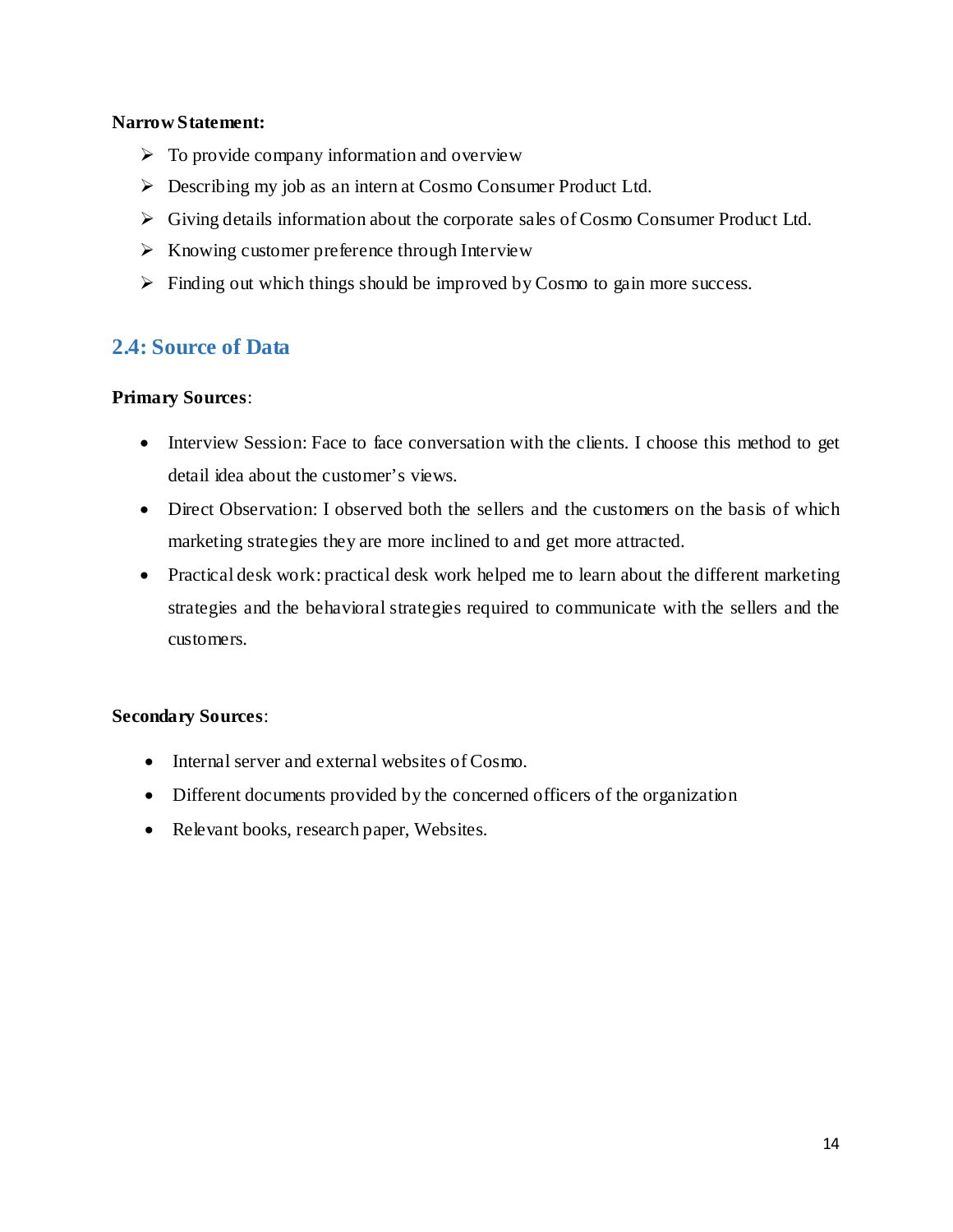## **2.5: Our Clients**

As a new in Business to Business market firstly we were target different hospitals, hotels, Banks, restaurants and varsities. Initially we just targeted uttara area which is near to our office so that we might save our transportation cost. By this we could give discount to our customer and also made profit. Because in the consumer market we have to spend a lot for deliver our products in different district.Firstly we made a list of hospitals, hotels, Banks, restaurants and varsities. Here we collected their name, address and phone number. We need to take appointment from the purchase department officer for taking their interview and tried to collect some product based information which will help us to sale our toilet cleaner Harpy. Then we talk to them about our products and offerings. Before taking interviews we get proper knowledge about our products and packages and also the overall information about our competitor's product and pricing strategy. After taking different interviews we realized that different organizations has different needs and demand for buying toilet cleaner. If we talk aboutvarsities, restaurants and hotels they were more focusing about reasonable price. So based on their requirements we were offering them different attractive packages which would be beneficial for both of us. However the hospital was more focusing about quality. For them we emphasized more about quality. Now we also have corporate buyer in other district like Chittagong. Our other team members went there through different link. By all this things we were trying to build up a good relationship with our valuable clients and convert them to our loyal customers. Some of the name of our very well recognized clients who are our current B2B customers are mentioned here:

- $\checkmark$  Hotel Hajj Camp
- $\checkmark$  Holyday Express
- $\checkmark$  Shin Shin Japan Hospital
- $\checkmark$  IUBAT (University)
- $\checkmark$  Ahsania Mission Cancer Hospital
- $\checkmark$  Chotto Metro
- $\checkmark$  Nawabi
- $\checkmark$  Sadia Kitchen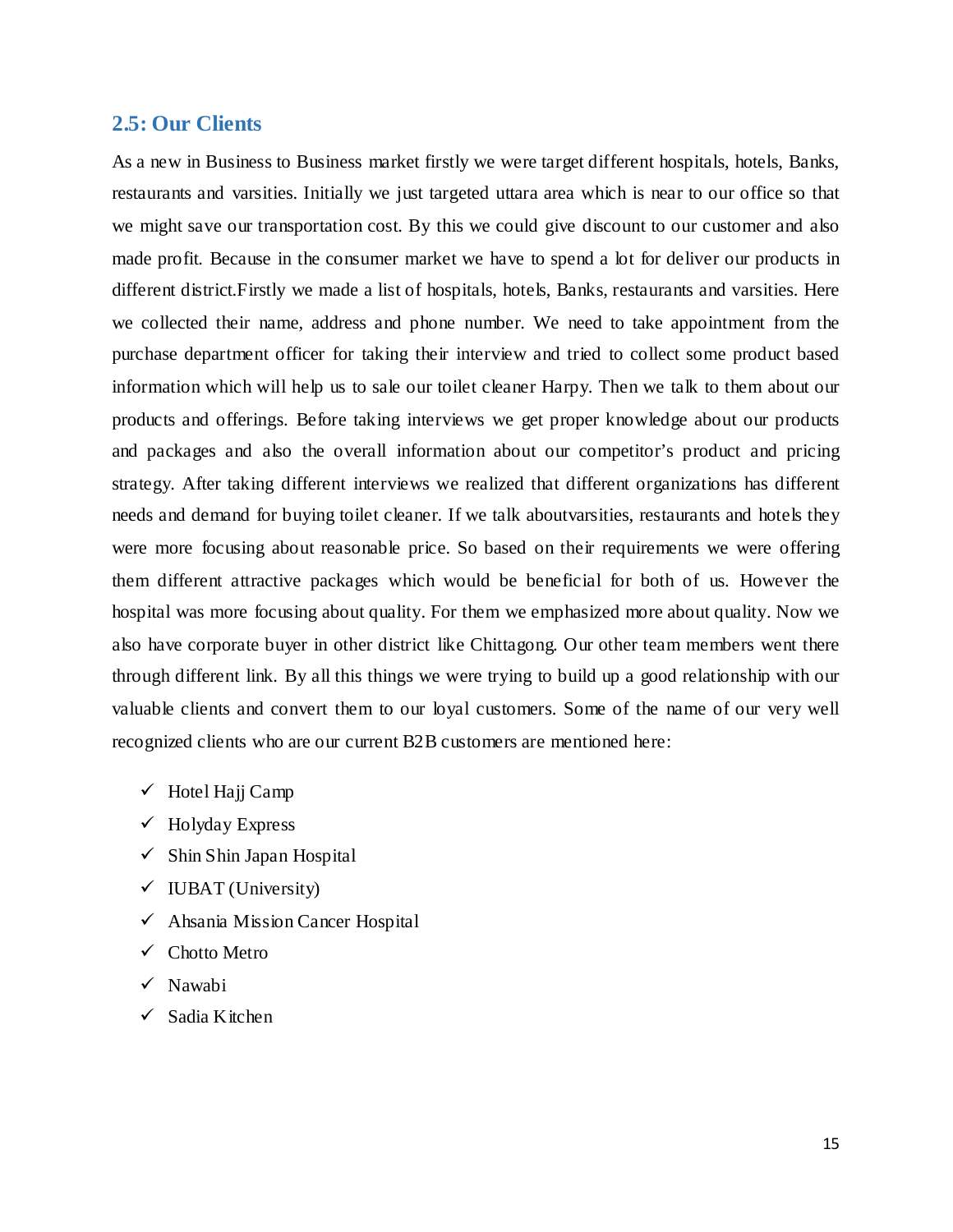## **2.6: Promotional Offers for Corporate Customers:**

In the corporate selling there are no chance to use newspaper, TV, billboard etc. for giving promotional offers. Here what we have to do is taking face to face interviews. In the face to face sessions with them we got the chance to let them know about each and every details of our product, discounts and promotional offers available for them. Our attractive promotional offers are as follows:

#### **Startup offer:**

At the begging of our starting business with our clients, we give 10%discount to all of them. It is our introductory offer. This offer will be applicable for first 6 months of our entry in the corporate market. When one clients got the offer first time they will not get this offer for second time.

#### **Combined offer:**

Besides Harpy we also have other products for corporate. So we are offering 15% discount if any organization order our all the products like harpy, facial tissue, napkin tissue, lime dish washer etc. but the carton number should be equal for every products. Through this strategy our clients have the chance to get maximum percentage of discount and we can also sell our variety of products in a balance way.

#### **Free Products Offer:**

As a Bangladeshi people we are always attracted in free offers. If there is free offers with the main products then it would be more focused in the consumer mind. So we also use this strategy for grab the customer attention. The offer is we give one harpy free if they buy one carton of harpy and each carton has twelve piece harpy. Another offer is that we give one plastic mug in every piece of 750ml harpy. I think these offers could be an effective offer for the customer.

#### **Customization Facility:**

I have said earlier that, we give a free plastic mug with every piece of 750 ml harpy for the customer. But if any customer in the corporate side have to say that they don't want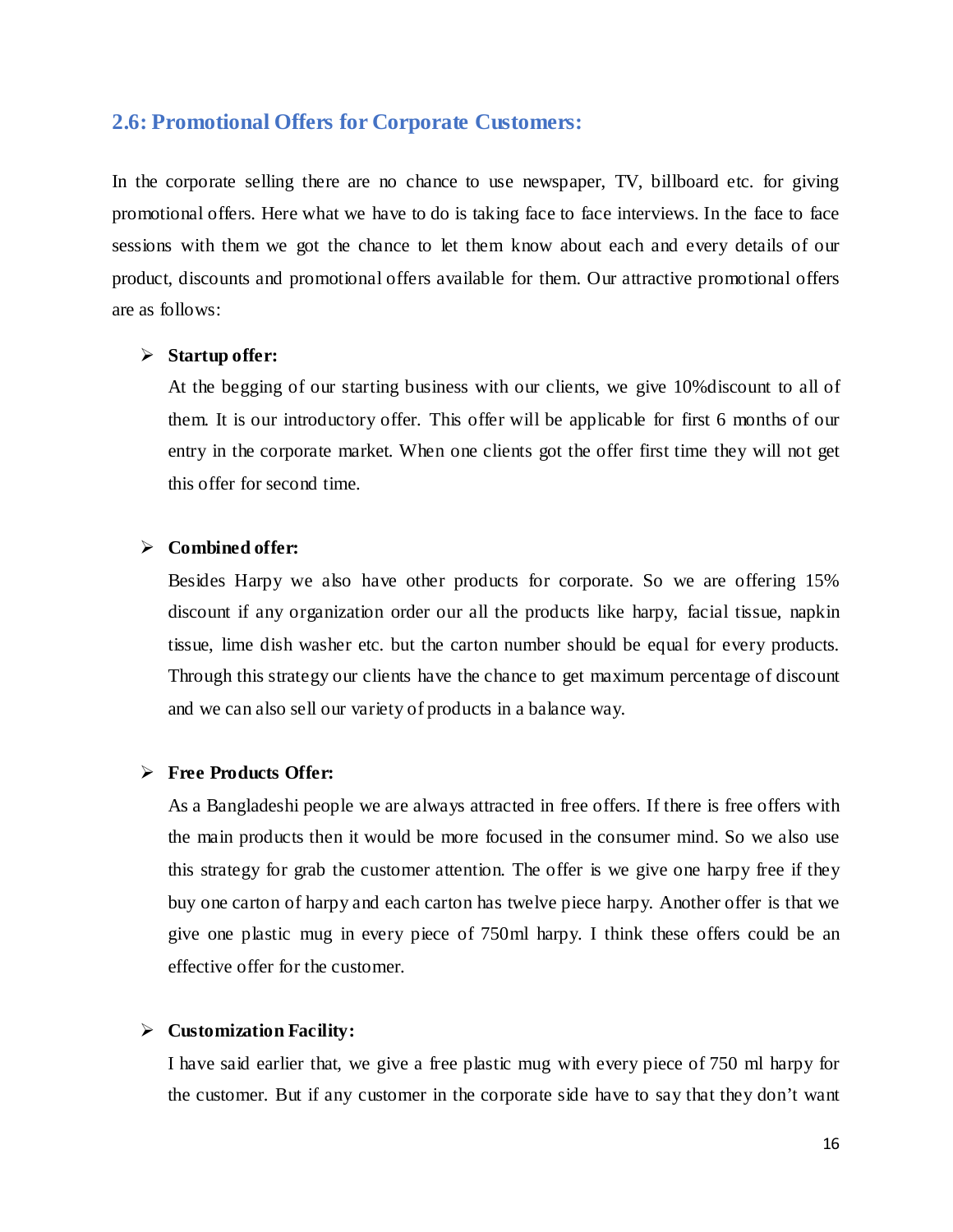the mug then we reduce the costing price of the mug from the total amount of product price. We give this kind of customization facility for Harpy. When the customer realize that we can do anything for them then they will more encouraged to buy our products

#### **Buy one get another in 5% discount:**

As we always try to capture the new market, we give the facilities to our clients to buy maximum items from us. For this reason we made an offer that if any customer buy a carton of harpy from us then they will offer for buying another item like one carton facial tissue from us for 5% less. It will be helpful for the publicity of other products to the same clients.

#### **Product Return Guarantee:**

After delivered the products if there are any problem or damages find out by the customer then we are fully accountable to change the products with a new one. It is our contractual deal with our customers. So there is no chance to refuse this thing. It is indicate that we are creating quality products for them.

# **2.7: Price List of Harpy in Cosmo**

<span id="page-16-0"></span>

| SL No.         | <b>Product</b><br><b>Name</b> | <b>Description</b> | Corporate<br><b>Price</b><br>(Per Piece) | <b>M.R.P.</b><br>(Per Piece) | Corporate<br><b>Price</b><br>/Carton | <b>M.R.P.</b><br>(Per Carton) |
|----------------|-------------------------------|--------------------|------------------------------------------|------------------------------|--------------------------------------|-------------------------------|
| $\mathbf{1}$   | Harpy 500 ml                  | 12 Piece/Carton    | <b>65 TK</b>                             | <b>85 TK</b>                 | 780 TK                               | 1020 TK                       |
| $\overline{2}$ | Harpy 750 ml                  | 12 Piece/Carton    | <b>85 TK</b>                             | <b>105 TK</b>                | 1020 TK                              | 1260 TK                       |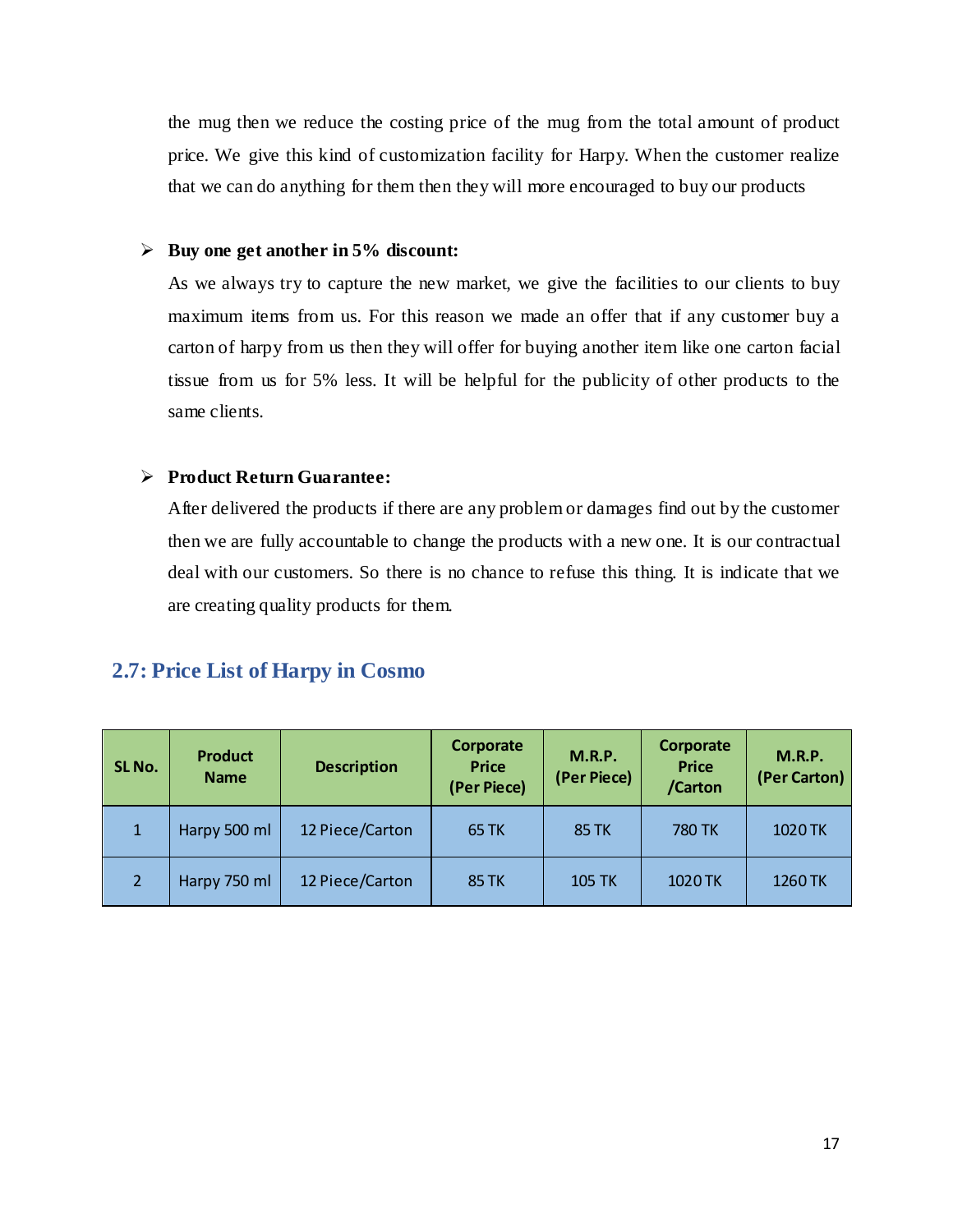# **2.8: Factors Determined in Corporate Sales of Harpy**

#### **Low-Cost Focus**

Mainly we focus low cost strategy. Though we are new in corporate market, we are trying to capture the targeted clients for our product. The M.R.P. rate of 500 ml harpy is 85tk and 750ml is 105tk which is less than the market leader Harpic. But as a new in B2B market we reduce the price for them. Our CP (Corporate Price) rate is 65tk per 500 ml and 85tk per 750ml rate. At this time gaining profit through high price is not the main factor for us rather we are giving emphasis on increasing our B2B customer and ensure their satisfaction so that we can make them our permanent customer.

#### **Quality Assurance:**

As we are new into this sector we give the outmost priority on the quality of our products. To ensure the best quality we have our own factory where the production is handled by experienced workers and supervisors. Thus, there is no scope for any compromise in quality.Cosmo takes this accountability incredibly sincerely and never give the chance to the clients to be disappointed.

#### **In Time Delivery:**

Another factor that we focused on deliver our product just in time. We have our own pickup van for deliver the products. We also have enough products available in the store. So we are always prepared to supply the products on time.

#### **Interpersonal Relationship:**

We all know that marketing and selling is really about relationships. Now a days there are huge Competition in B2B market. But when there is a good relationship of a company with the marketer then the company must purchase their products from that specific seller. Moreover, there are not that much customer involvement of buying this kind of products like toilet cleaner, tissue, dish washer etc. So if we create a loyal customer then it will be a great benefit for both of us. Because having a customer whose loyalty is solid is one of the best defenses we can have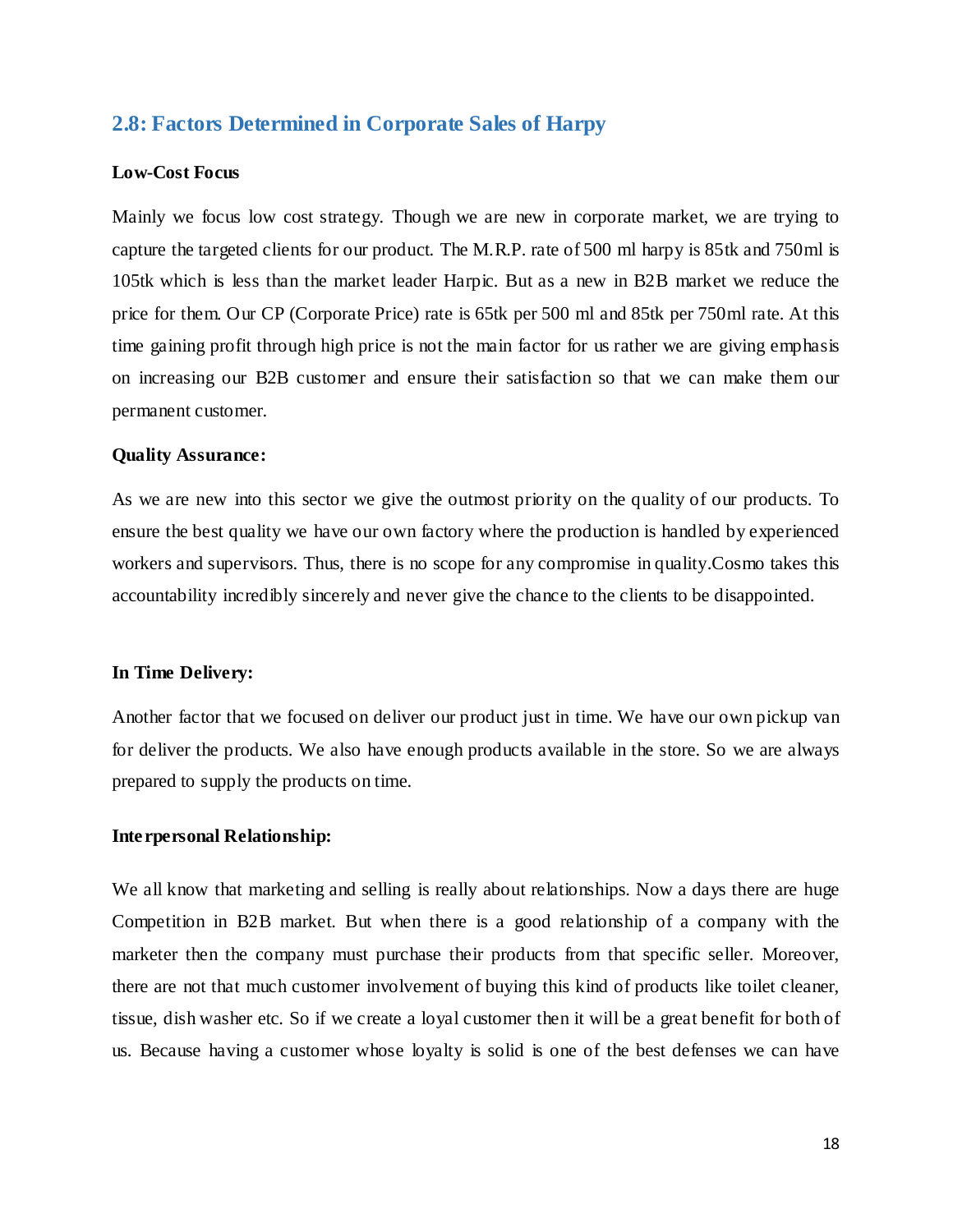against our competitors and gaining that loyalty is all about building a relationship with that customer.

#### **2.9: Success of the Name**

Our product name is"Harpy" which is similar to the name of the market leader "Harpic". When our company create the trade license and give the name of our product Harpy for the customer, they use a market strategy for it. The main thing is that, toilet cleaner is customer low involvement product. So people are not bother about the name of the product. Moreover, most of the people have a mindset that toilet cleaner means a blue color bottle which name is harpic. So to compete with the market leader in an entry level stage they use this technic that the name, shape and color of our toilet cleaner is almost similar with Harpic.

#### **2.10: Findings:**

During my internship in Cosmo I observed various things of Cosmo and its corporate market operations through working here, taking interviews and doing my project work. Based on my observation, the findings are as follows:

- $\triangleright$  In the corporate market, how we present our products is more important rather than brand.
- $\triangleright$  When we present our all the different products from same brand in the corporate sectors, clients are satisfied and encourage to buy the package offer from us.
- $\triangleright$  As toilet cleaner is a low involvement product so customer does not want to switch their brand frequently.
- $\triangleright$  If they understand that we are providing best service to them then they will be our loyal customer.
- $\triangleright$  Most of the clients of Cosmo Consumer Product Ltd are satisfied with the products and services from us.
- $\triangleright$  Basically in corporate, they want reasonable price and packages for the toilet cleaner rather than high quality.
- $\triangleright$  Cosmo Group has already established a favorable reputation in the export sector of their garments accessories but in the consumer product market they are trying to fully establish their market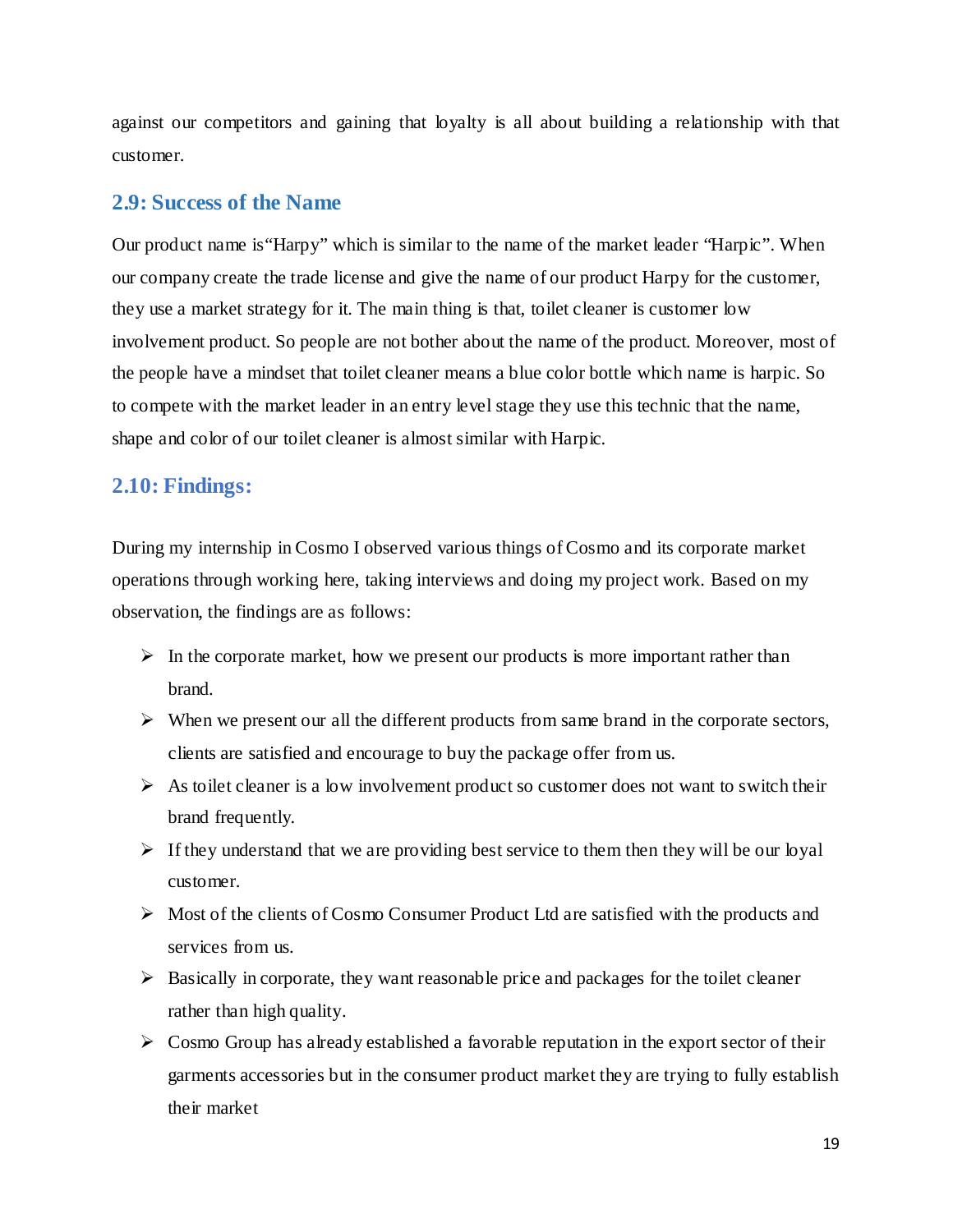$\triangleright$  Number of employees in Cosmo is fewer than the volume of work which creates problem in prompt service.

## **2.11: Limitations**

In every work there are some limitations and unwillingly we need to face this type of problems and try to handle the situation. In my interns period I also had some problems because it is not possible to get all the datas or information so smoothly in every time. Moreover everything of this was not because of the association rather it for the most part was because of some individual issues. Those limitations are as follows:

- $\triangleright$  First of all I would like to mention the limitations from my own part. I started my internship program from 1st february, 2017 and it will end up in 30th april. But my report submission date is 19th april. For this reason it was very time consuming and difficult to manage the whole things perfectly.
- $\triangleright$  Secondly the limitations of information. Basically when I started my intern, in that time my organization Cosmo Group also started to establish there plan of corporate sales only for their consumer product and I also assigned for this task. So they had not enough documantery information about corporate selling. For this I have prepared this report mostly based on my experiences and very few of the informations are taken from the websites. Since I had to prepare it all by myself, it was very challenging for me.
- $\triangleright$  Besides all the information that I included in the report, there are some other information that i could not itroduced in front of others because that were very confidential. Specialy the information based on market performance due to its confidential nature.
- $\triangleright$  As I was taking interview from Corporate level, it would be difficult to contact with the purchase department. moreover some corporation had no specific purchase department so that we just meet with the HR for the interview.
- $\triangleright$  Furthermore, it was difficult to get the accurate answers from the respondent. Most of them were unwilling to answer the questions and also are very disturbed when they are questioned because of they were busy with other works.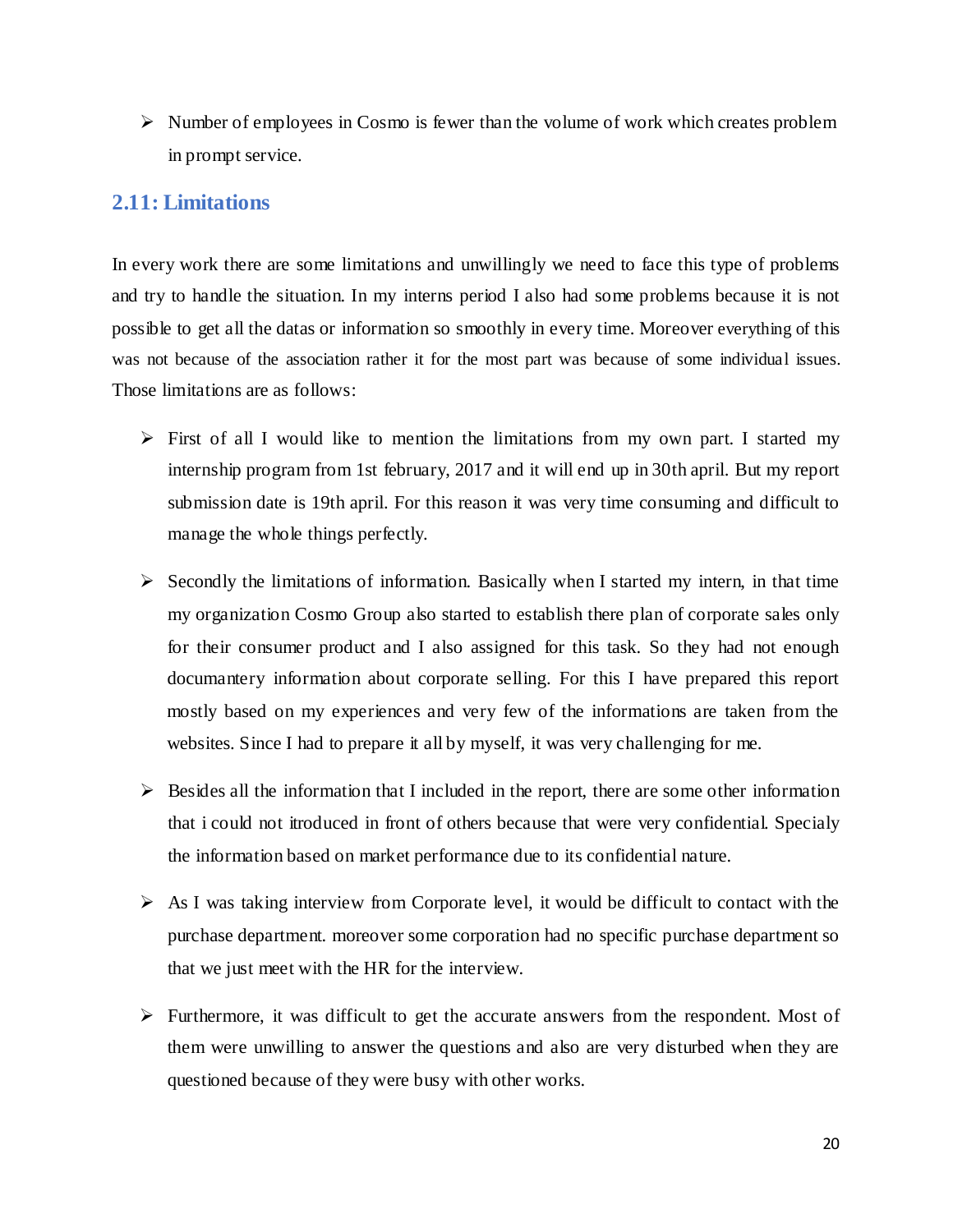$\triangleright$  We also have some clints outside the Dhaka. Due to time constraints and distance, as a femal worker it was very challenging for me to conduct interview from the clients outside of Dhaka and get their appoinments.

## **2.12: Recommendations**

After finishing my internship for long three months in Cosmo group, I have learn lots of things from them. Besides of this there are some issues which is need to more emphasis and improve as my point of view. Those things are given below:

#### **Establish Current Product First**

In the Cosmo Consumer Product Ltd there are different Products like toilet cleaner, dish washer, different types of tissue, coil, hair oil etc but without proper stablishment of these product's market they are try to introduced new products like floor cleaner, lequid dish washer etc. and also some food items in their new sister concern which is Cosmo Food and Beverage. I think that if they stablish one by one sector properly then it will be more successful journey for them.

#### **Strong HR Department Needed:**

In my opinion, the HR department of cosmo Group need to be more strong regardin their employee performence. When a company create a suitable working environment and build up a good relationship with their other employees then the employee should motivated to do their works more pationately.

#### **Effective Selection and Training:**

My three months experienc in cosmo group, I observed that some of the sales representative would not that much trained up to do their work. For this reason they did not achive the targeted sales point. For this our company should give more importance on their employee trainings.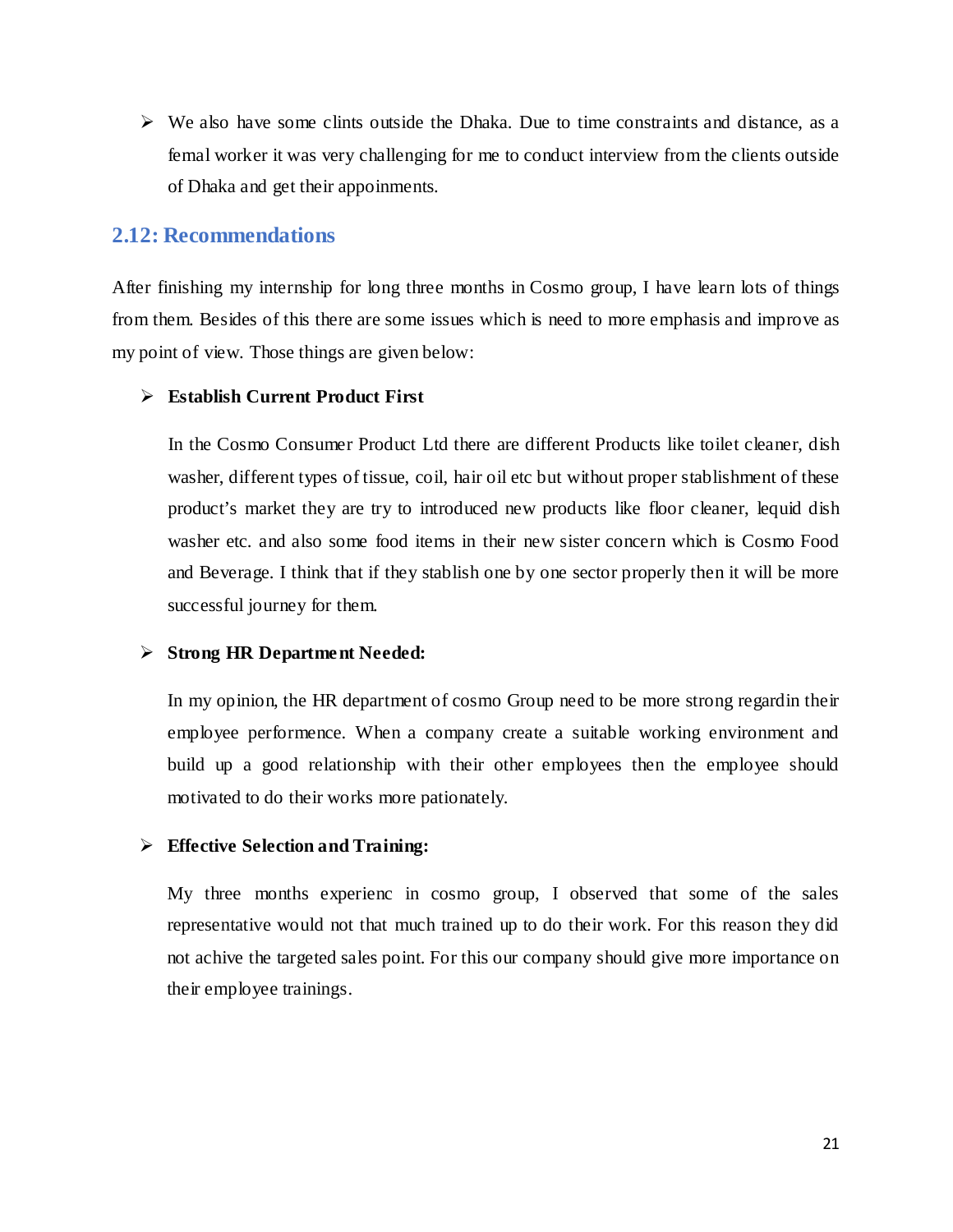#### **Try to Create Unique Products:**

Which products our company have those are already established by other market leader. So there are less chance to gain the maximum market share from this consumer product's sector. In my point of view, if they create some uniqe products which will be the subsidiary of this traditional products then it will be more helpful to grab the customers and try to be the leader of this sector.

## **2.13: Conclusion**

<span id="page-21-0"></span>I joined in Cosmo Group for doing my intenship. Mainly I worked here with the sales executives team in their sister concern of Cosmo Consumer Products Ltd. I got so many practical knowledge from here. I did different types of work which is related to the sales and marketing. But I am mainly assigned for their new business strategy to sell their products directly in the corporate market. Here we are trying to capture the corporate clients with every possible benefits and also offering very attractive marketing promotions to establish our impression in this sector. As their are already have so many stablished brand for this products, we were facing so many challenges for this reason. So we give more effort to attract our clients through different discount offer, multiple package offer etc. By providing best service we try to making long term relationship with our customer. However I had very good team to work with as well as bunch of some good works to perform. Therefore I am really happy to work here and sharing my experience through this report.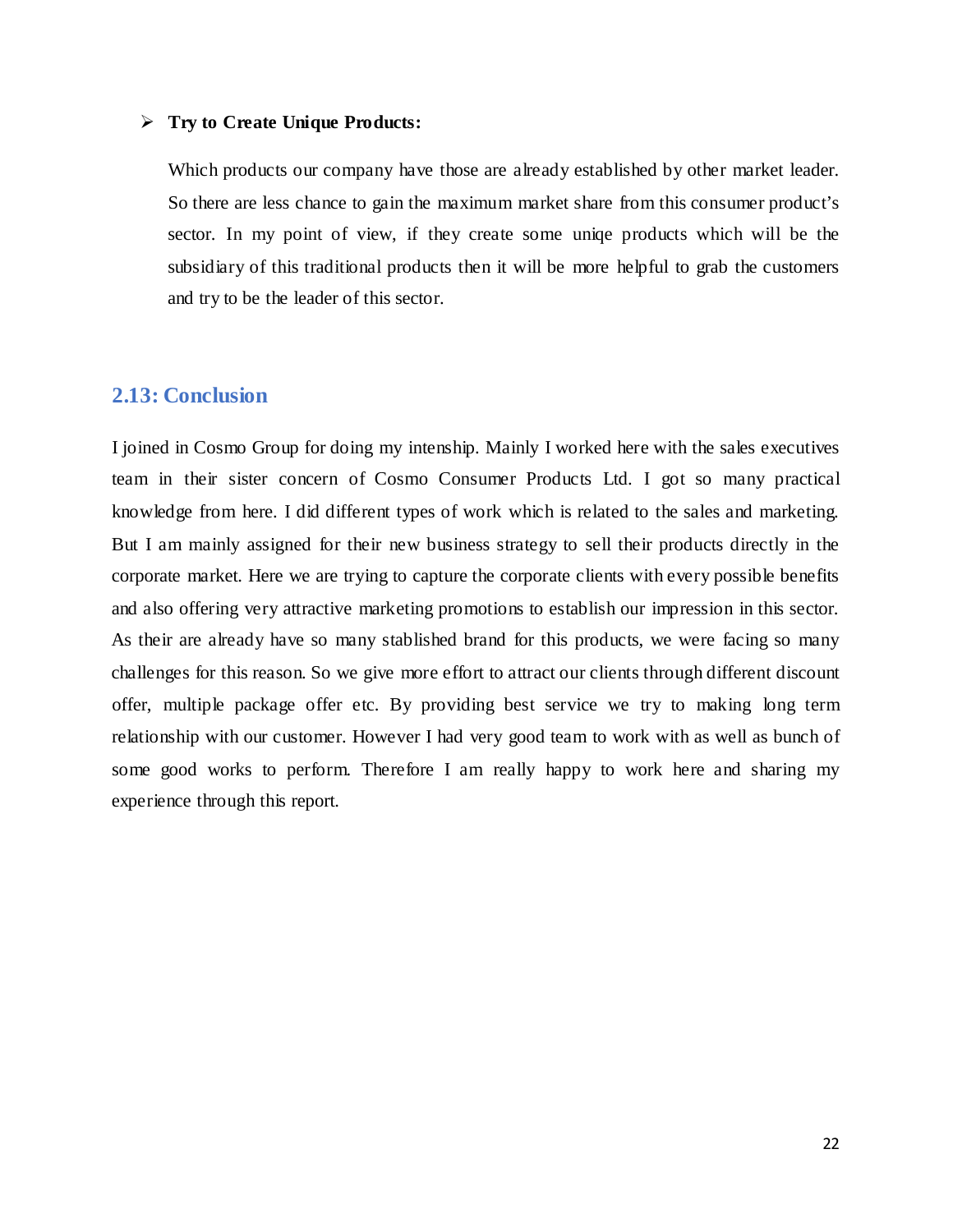# **Chapter 3 (Supplementary Part)**

# **3.1:Interview Questions**

1. Currently which toilet cleaner do you use?

## Respondents:

- a. Harpic
- b. X-Tra Power Liquid Toilet Cleaner
- c. Shakti Liquid Toilet Cleaner
- d. Harpic
- e. Harpic
- 2. Which thing is more important for you to buy a toilet cleaner?

Respondents:

- a. Brand
- b. Low price
- c. Reasonable price with quality
- d. High quality
- e. On time Delivery
- 3. Why it is important?

## Respondents:

- a. Harpic is very popular in the market.
- b. As we are also doing a business so our expense is already very high. For this reason we are now mainly focusing on the cost effective products and this X-Tra toilet cleaner is very low rather than others.
- c. I think Shakti is a good quality products with reasonable price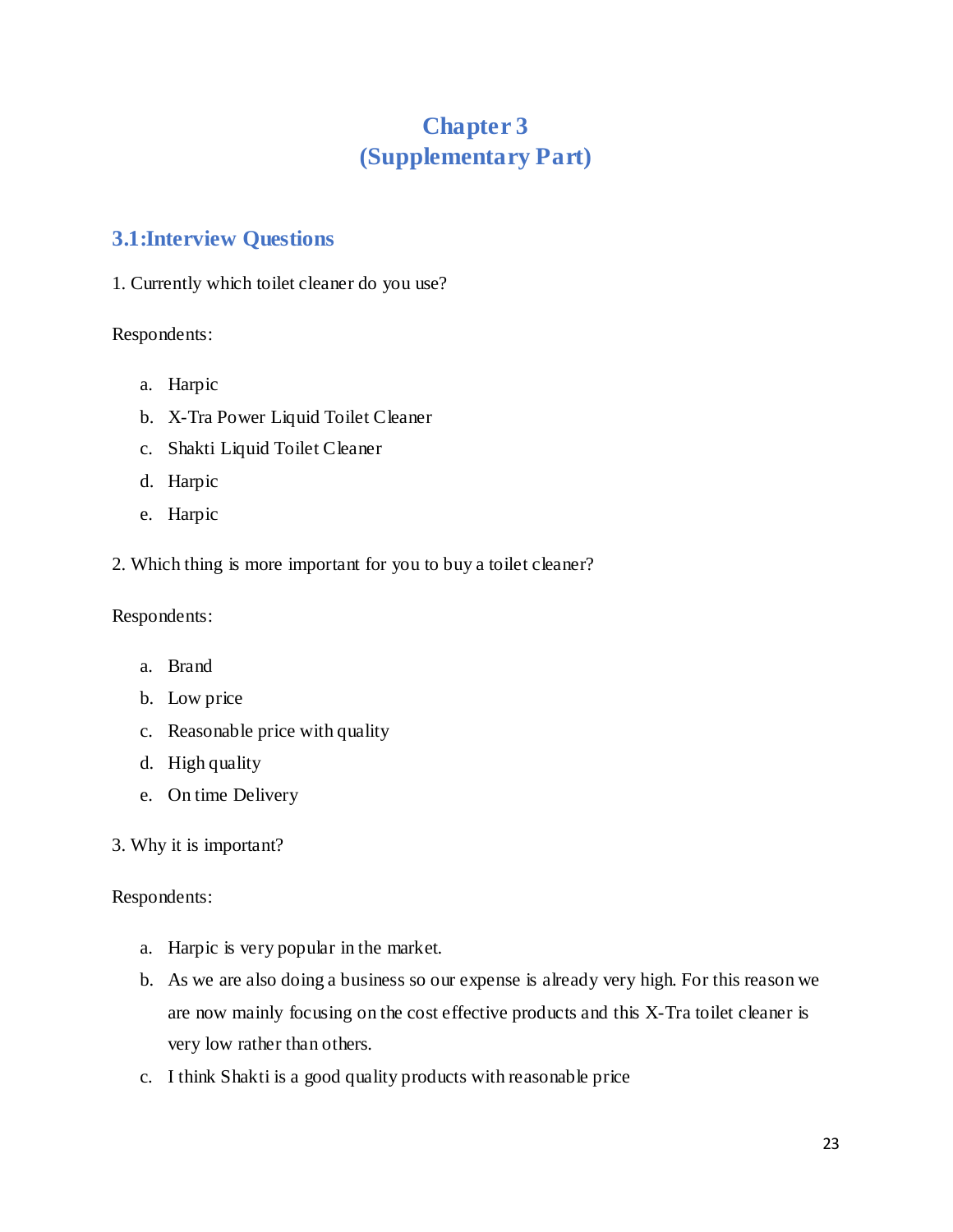- d. The quality of the Harpic is very high based on the their price
- e. Harpic is always available in the market
- 4. For how long have your organization been using this particular brand?

Respondents:

- a. For two year
- b. For six months
- c. For 1 year
- d. From the beginning
- e. For 1 year

5. How we can satisfy you by giving promotions?

Respondents:

- a. Giving Discounts
- b. Free Products offer
- c. Discount offer
- d. Package offer
- e. Free Products Offer